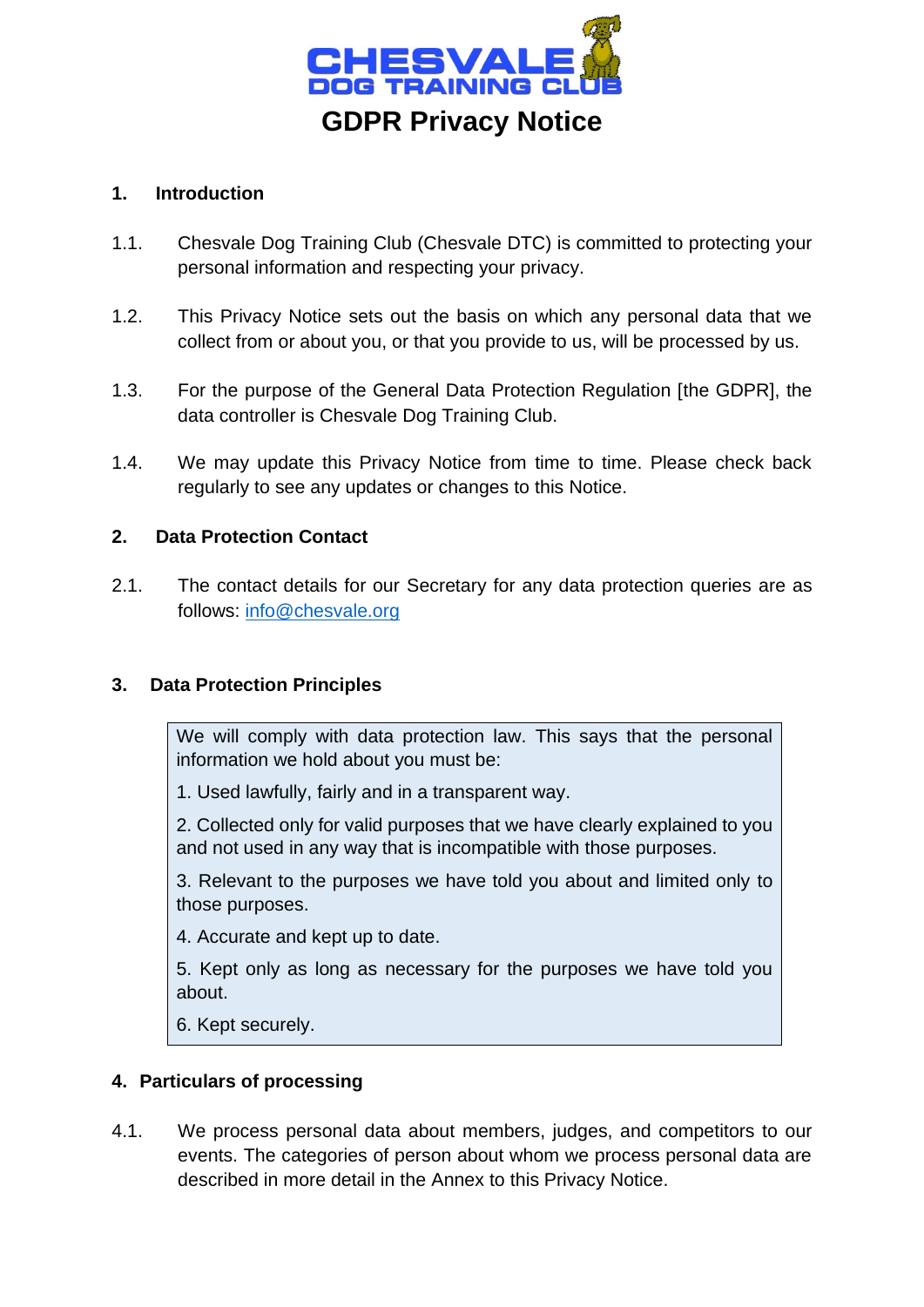## **5. Your rights as a data subject**

- 5.1. The General Data Protection Regulation provides the following rights (subject to some exemptions):
	- 5.1.1. The right to request access to the personal data that we hold about you;
	- 5.1.2. The right to request rectification of the personal data that we hold about you;
	- 5.1.3. The right to request erasure of the personal data that we hold about you;
	- 5.1.4. The right to request restriction of processing about you;
	- 5.1.5. The right to object to processing; and
	- 5.1.6. The right to data portability.

If you wish to raise a complaint on how we have handled your personal data, you can contact our Secretary at the details above.

If you are not satisfied with our response or believe we are processing your personal data not in accordance with the law, you can complain to the Information Commissioner's Office (ICO) full contact details for which can be found at<https://ico.org.uk/global/contact-us/>

### **6. How we will use information about you**

We will only use your personal information when the law allows us to. Most commonly, we will use your personal information in the following circumstances:

1. Where we need to perform the contract we have entered into with you.

2. Where we need to comply with a legal obligation.

3. Where it is necessary for our legitimate interests (or those of a third party) and your interests and fundamental rights do not override those interests.

We may also use your personal information in the following situations, which are likely to be rare:

1. Where we need to protect your interests (or someone else's interests).

2. Where it is needed in the public interest or for official purposes.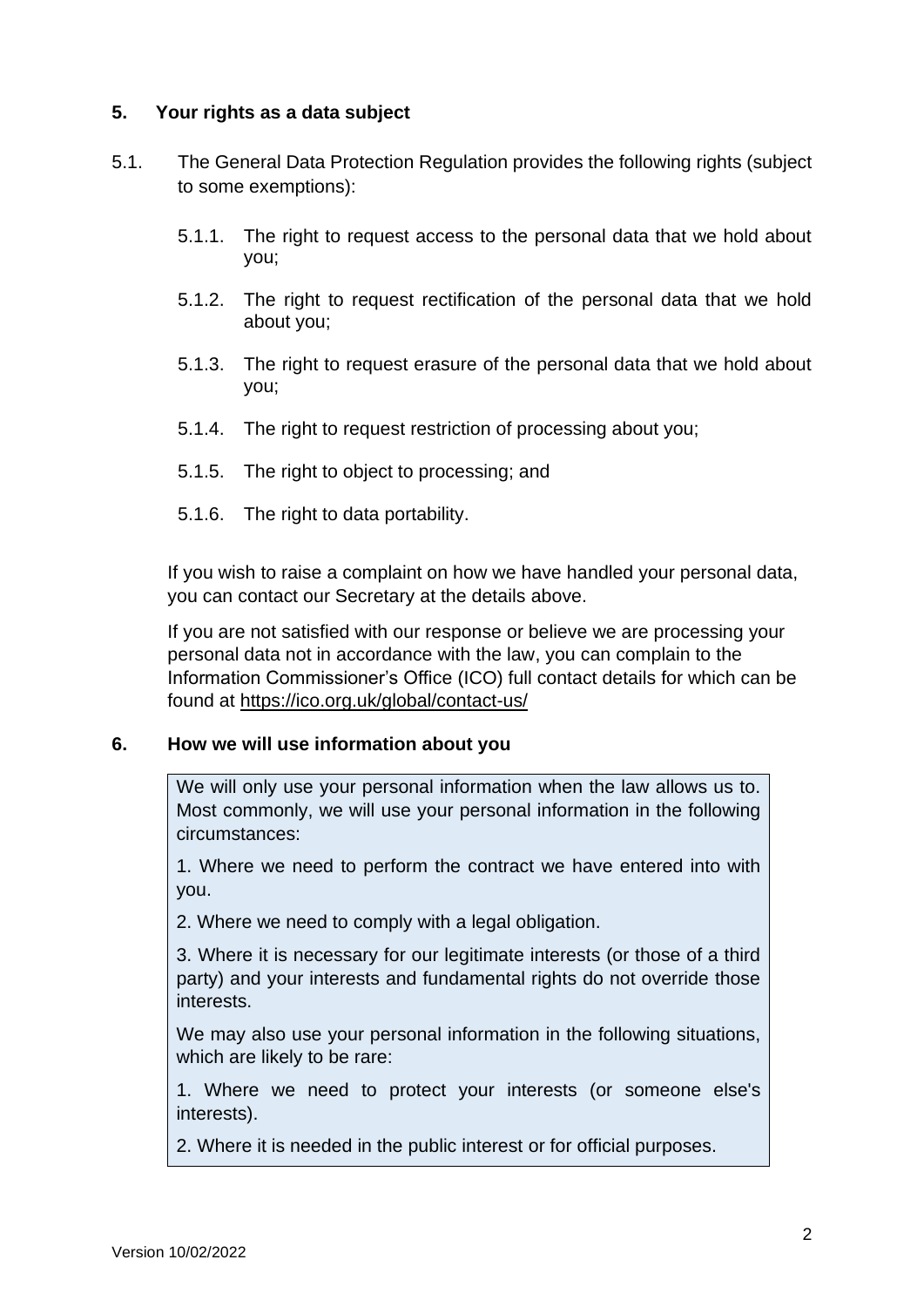- 6.1 We will generally process your personal data for contractual necessity in providing membership services and events. We may also use personal information for additional relevant and related purposes where you might reasonably expect us to do so, where the benefits of doing so are not outweighed by your own interests or fundamental rights or freedoms. This may include:
	- 6.1.1. To maintain our records and other administrative purposes, including updating your details and preferences:
	- 6.1.2. To assist with queries, complaints and dispute resolution;
	- 6.1.3. For communications related to membership and invitations to participate in canine market research or canine health studies:
	- 6.1.4. To assist with upholding our club constitution and taking action in cases where there may be a breach of the Club rules or Codes of Ethics.
- 6.2 We will ask for your direct consent IF we intend to use your personal data for marketing purposes. Where our processing of personal data is based on your having given consent, you have the right as a data subject to withdraw that consent at any time. If you wish to invoke this right, please notify the Secretary using the contact details set out in Section 2 above.
- 6.3 You have the right to lodge a complaint with a supervisory authority. In the United Kingdom, the supervisory authority is the Office of the Information Commissioner, full contact details for which can be found at <https://ico.org.uk/global/contact-us/>

# **7. Recipients of Data**

- 7.1. We may use service providers to help us provide you with our services. Personal data may be transferred to such service provider, who act for or on our behalf, for further processing in accordance with the purpose(s) for which the data was originally collected or may otherwise be lawfully processed.
- 7.2. Such third parties have contracted with us as data processors under the requirements in the GDPR. They are contractually bound to only use personal data for the agreed purpose(s). Relevant persons working for these third parties will have access to your personal data under the terms of the data processor contract, but only to the extent necessary to perform their services for us.
- 7.3. These data processors agree to implement reasonable contractual and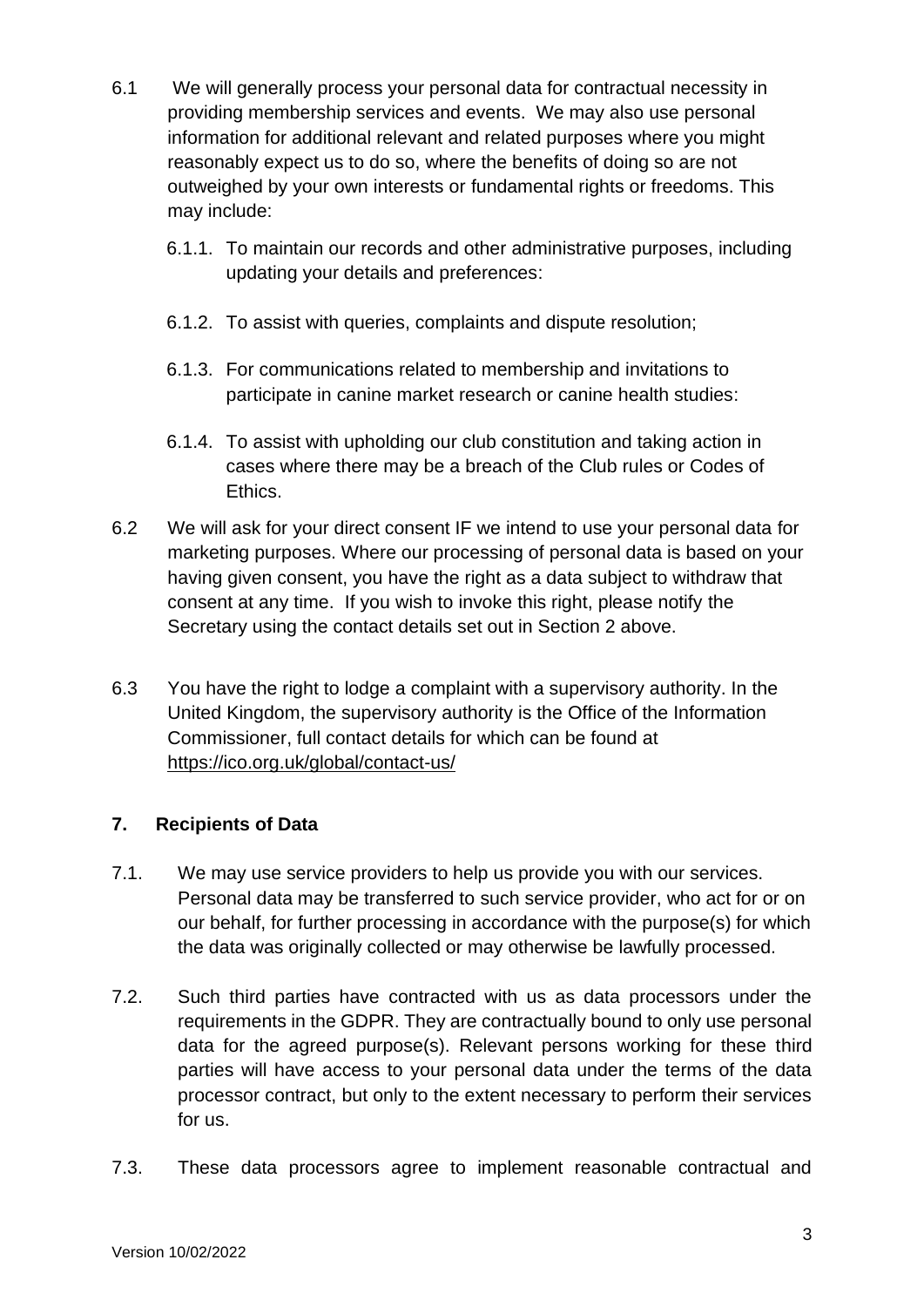technical protections, to keep your data confidential, not sell your personal data to third parties and to not disclose your personal data to third parties except as may be required by law, as permitted by us or as stated in this Privacy Policy.

7.4. In appropriate circumstances we may disclose data to authorised bodies as required by law.

# **8. Visitors to Chesvale DTC's website – Cookie Policy**

- 8.1. We do not use cookies to monitor how people use our website, however the website host, Wix.com Inc uses cookies to:
	- To monitor and analyse the performance, operation and effectiveness of Wix's platform.
	- To ensure our platform is secure and safe to use.

### **9. Contact details**

9.1. Please contact the Secretary above if you have any questions or concerns about personal data and privacy matters.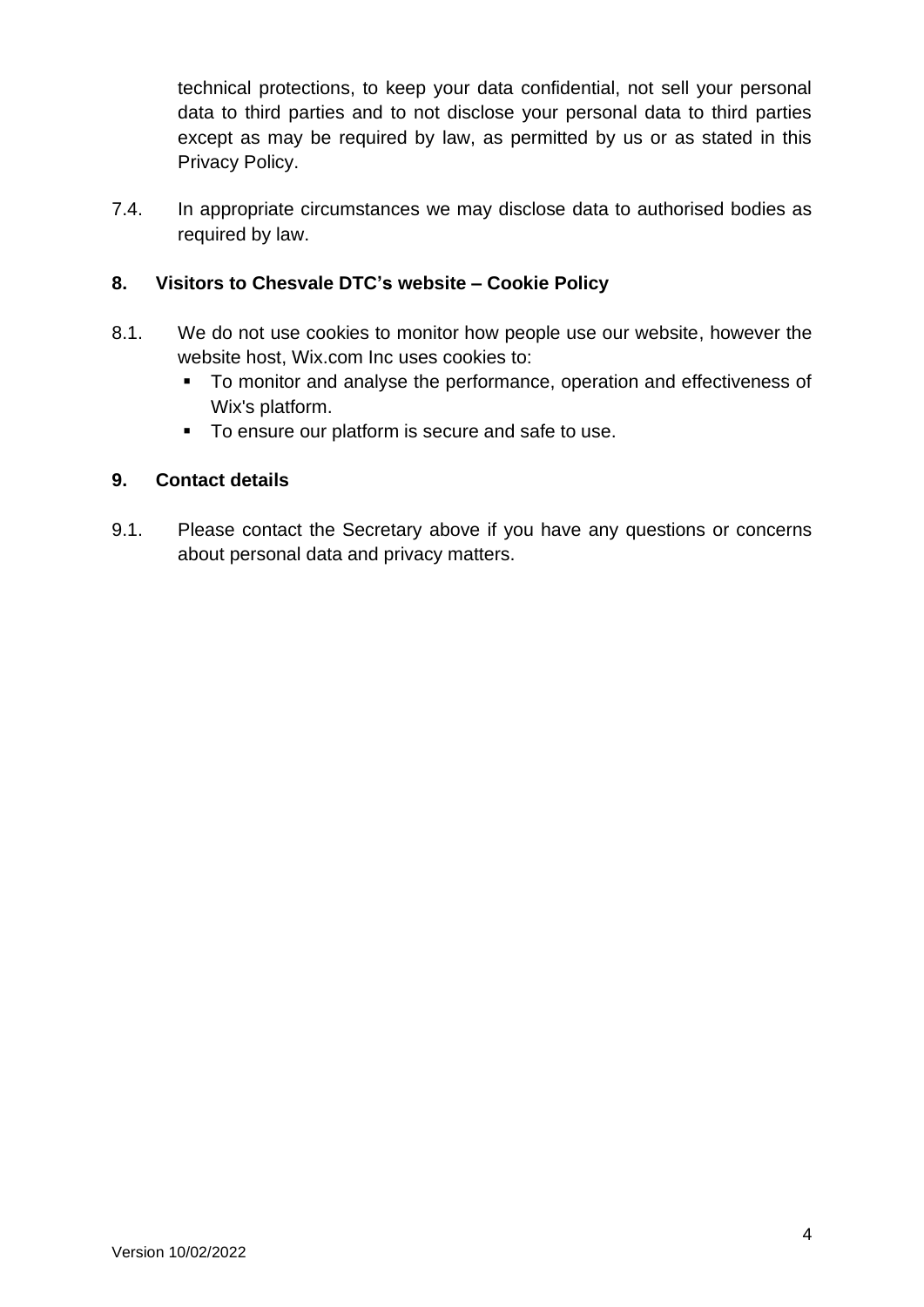# **ANNEX**

This Annex sets out Chesvale DTC's processing of personal data relating to members (including committee members), judges and competitors at our events

# **What personal data do we process, why do we process it and what is the lawful basis?**

| <b>Members</b>                                                                                                                                                                                                                                                                                                                                                                                 |                                                                                                                                                                    |  |  |
|------------------------------------------------------------------------------------------------------------------------------------------------------------------------------------------------------------------------------------------------------------------------------------------------------------------------------------------------------------------------------------------------|--------------------------------------------------------------------------------------------------------------------------------------------------------------------|--|--|
| Name<br>$\bullet$<br><b>Address</b><br>$\bullet$<br><b>Email address</b><br>Telephone number<br>$\bullet$<br>Dog Information<br>We process your personal data for the following purposes:                                                                                                                                                                                                      |                                                                                                                                                                    |  |  |
|                                                                                                                                                                                                                                                                                                                                                                                                | <b>Lawful Basis</b>                                                                                                                                                |  |  |
| membership<br>Provision<br>of<br>services<br>including<br>transactional communications<br>administration<br>and<br>relating to membership                                                                                                                                                                                                                                                      | Contractual<br><b>Necessity</b>                                                                                                                                    |  |  |
| Upholding the Club Rules and Code of Ethics                                                                                                                                                                                                                                                                                                                                                    | Contractual<br><b>Necessity</b>                                                                                                                                    |  |  |
| <b>Compliance with Kennel Club Rules and Regulations</b>                                                                                                                                                                                                                                                                                                                                       | Contractual<br><b>Necessity</b>                                                                                                                                    |  |  |
| Completing Kennel Club Good Citizen Scheme Test<br>returns                                                                                                                                                                                                                                                                                                                                     | Contractual<br><b>Necessity</b>                                                                                                                                    |  |  |
| <b>Holding</b><br>emergency contacts in<br>the<br>0f<br>event<br>cancellations or changes                                                                                                                                                                                                                                                                                                      | Legitimate<br><b>Interests</b>                                                                                                                                     |  |  |
| For administration of the Chiltern Junior Obedience<br>League matches                                                                                                                                                                                                                                                                                                                          | Legitimate<br>Interests                                                                                                                                            |  |  |
| <b>Judges and Examiners</b>                                                                                                                                                                                                                                                                                                                                                                    |                                                                                                                                                                    |  |  |
| Name<br>$\bullet$<br><b>Address</b><br><b>Email address</b><br>$\bullet$<br>Telephone number<br>$\bullet$<br>Dietary requirements<br>$\bullet$                                                                                                                                                                                                                                                 |                                                                                                                                                                    |  |  |
| We process your personal data for the following purposes:<br><b>Lawful Basis</b>                                                                                                                                                                                                                                                                                                               |                                                                                                                                                                    |  |  |
| Administration<br>and<br>transactional<br>communications<br>relating to judging/examiner appointments<br>Upholding the Club/Society Rules and Code of Ethics<br>Compliance with Kennel Club Rules and Regulations<br>(including sharing relevant required information)<br>Publication of appointments in the show schedules and<br>class lists<br>Maintaining a contact list for future events | Contractual<br><b>Necessity</b><br>Contractual<br><b>Necessity</b><br>Contractual<br><b>Necessity</b><br>Legitimate<br>Interests<br>Legitimate<br><b>Interests</b> |  |  |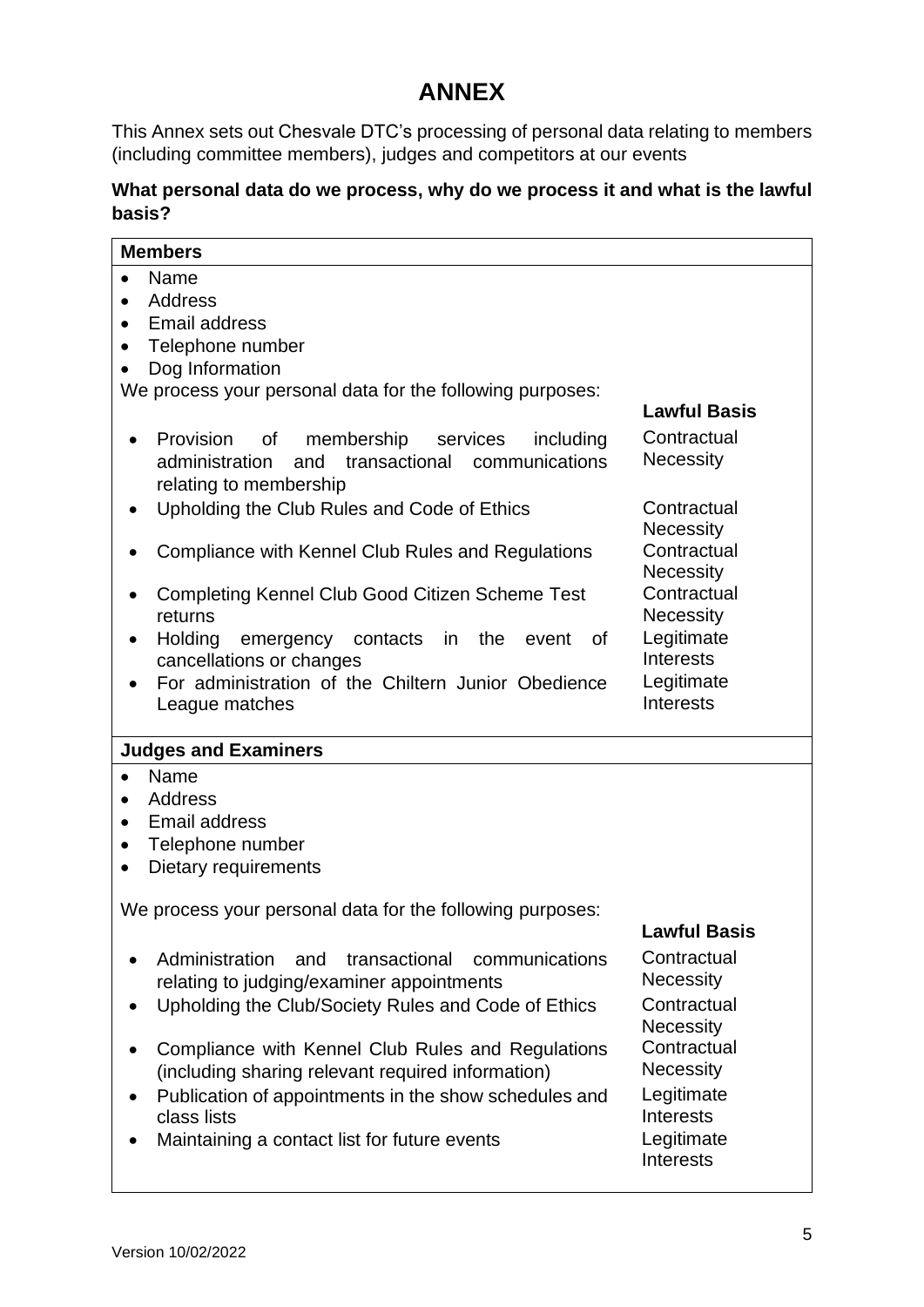### **Competitors**

- Name
- Address
- Email address
- Telephone number
- Dog information

We process your personal data for the following purposes:

|           |                                                                                                                                                     | <b>Lawful Basis</b>             |
|-----------|-----------------------------------------------------------------------------------------------------------------------------------------------------|---------------------------------|
|           | • Administration and transactional communications for<br>exhibitors/competitors entering our events                                                 | Contractual<br><b>Necessity</b> |
| $\bullet$ | Provision of services relating to our events                                                                                                        | Contractual<br><b>Necessity</b> |
|           | Upholding the Club/Society Rules and Code of Ethics                                                                                                 | Contractual<br><b>Necessity</b> |
|           | Compliance with Kennel Club Rules and Regulations                                                                                                   | Contractual<br><b>Necessity</b> |
| $\bullet$ | Publication of your name and dog information in<br>Judge's class list and show 'catalogue' produced only<br>for the Show Secretary and Show Manager | Legitimate<br>Interests         |
|           | • Publication of show results on our website and<br>ObedienceUK website                                                                             | Legitimate<br>Interests         |

We also process personal data for Chesvale DTC's legitimate interests as we have outlined in the main Privacy Notice (paragraph 6.1). Please be assured that we will always take account of your personal data rights in doing so.

### **Where do we obtain your personal data from?**

Most of the above personal data is received direct from you (the data subject). However, show entry forms are also received from With Your Dog show processing

### **How long do we hold your personal data for?**

Personal data will be retained in accordance with statutory requirements, Kennel Club requirements and recommendations and the club's retention policy which is available on request.

### **Are you obliged to provide us with your personal data?**

You are not obliged to provide the personal data in question. However, if you do not provide the personal data, we will be unable to perform any contract we have with you for the provision of membership services, judging appointments or event services.

### **Recipients of your personal data**

We disclose data to the following outsourced data processors in line with section 7 of our main Privacy Policy: